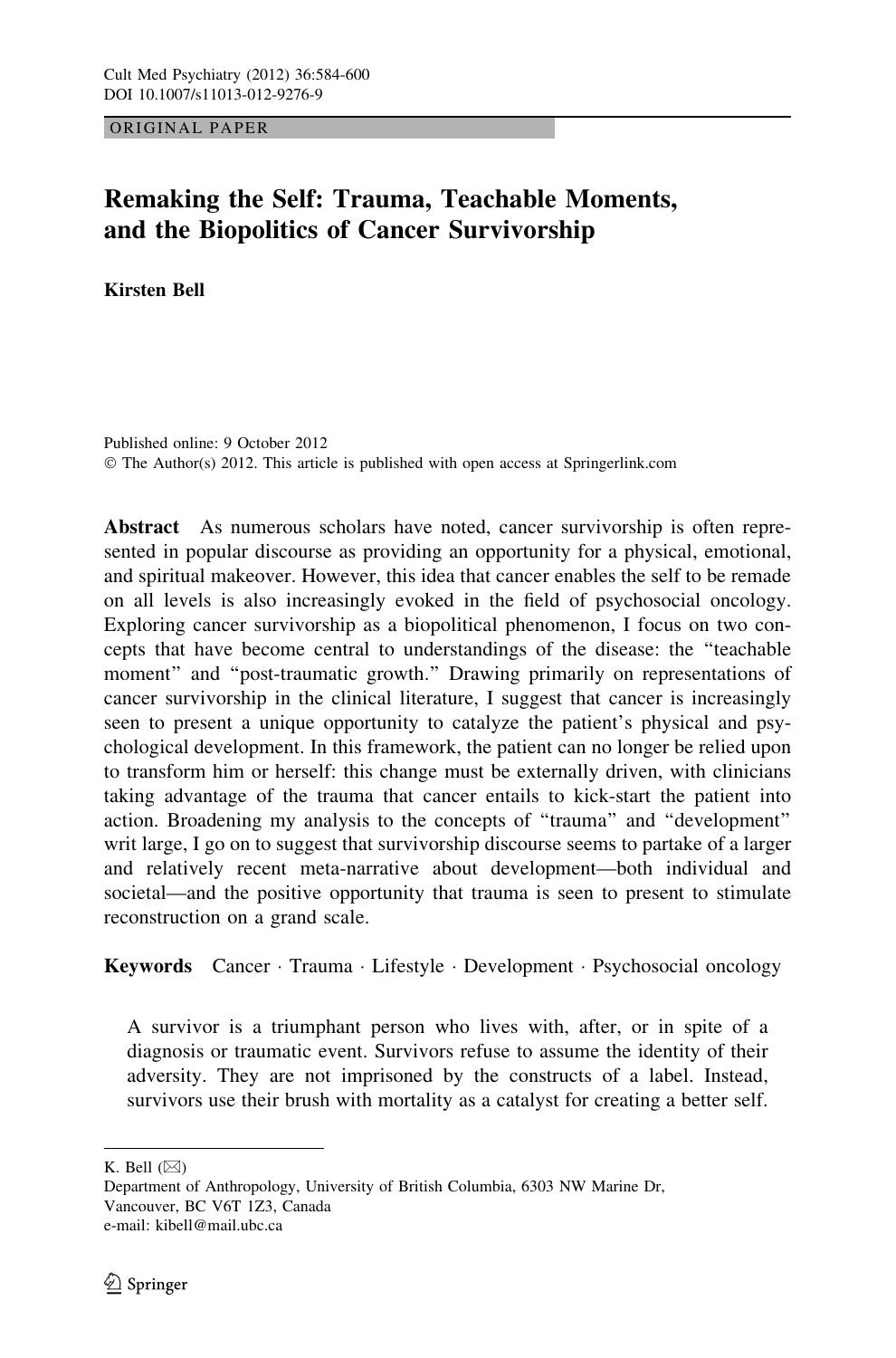(Carr [2008\)](#page-13-0)

## Introduction

In June of 2010, the biennial Cancer Survivorship Research: Recovery and Beyond conference was held in Washington DC. Sponsored by the National Cancer Institute, the American Cancer Society, LIVESTRONG: the Lance Armstrong Foundation, and the Centers for Disease Control and Prevention, the meeting is devoted exclusively to the topic of cancer survivorship and its stated aim is to ''bring together investigators, clinicians, and survivors to share and learn about the most up-to-date cancer survivorship research'' (NCI, ACS, LIVESTRONG, CDC [2010\)](#page-15-0).

The first day of the 2010 conference was devoted to the relationship between lifestyle and cancer and the line up of presenters included an impressive list of ''leading lights'' in the field. Despite the generally inconclusive state of the evidence regarding the impact of diet, weight, and exercise on cancer survival, the message broadcast to participants was of the need to actively encourage patients to modify their lifestyles (see Bell [2010](#page-13-0); Bell and Ristovski-Slijepcevic under review). ''We need to encourage survivors to increase their physical activity after diagnosis'' stressed one well-known dietitian. A second reiterated the need to ''capitalize on the teachable moment caused by the cancer diagnosis'' in promoting weight loss among overweight cancer patients. In her closing remarks, the moderator of the final session of the day tasked the audience with spreading this message far and wide. ''Talk about exercise to the survivors you come into contact with,'' she urged. "We're charging you to get the message out": "spread the word."

The remainder of the conference was more varied in content and included sessions on topics such as rehabilitation, sexuality, fertility, and the psychological impacts of cancer survivorship. Benefit Finding and Growth After Treatment for Cancer was one of the most popular panels, unsurprising given the growing prominence of these concepts in the field of psychosocial oncology over the past 15 years. The session focused on describing and measuring ''benefit finding'' and ''post-traumatic growth'' in cancer survivors, and the permanency of their effects over time.<sup>1</sup> Informing several of the presentations was the assumption that there is a "right" way to deal with cancer, a position increasingly echoed in the psychosocial

<sup>&</sup>lt;sup>1</sup> Much of the discussion centered on the need for "objective" measurements of benefit finding and posttraumatic growth. The general tenor of the talks and following discussion was that the self-assessments of cancer survivors could not be trusted as they may falsely think they have experienced growth because of the ''tyranny of positive thinking.'' Indeed, researchers working in this area increasingly stress the need to distinguish real growth from "pseudo-growth" (e.g., Lechner and Antoni [2004\)](#page-15-0) because of similar concerns. Yet, although such discussions would appear to mount a challenge to the validity of the construct of post-traumatic growth itself, instead it is the survivors themselves who are challenged: the construct is ''real'' but survivors' reports are untrustworthy. Survivors, it appears, are ''damned if they do and damned if they don't.'' Interventions are necessary to facilitate post-traumatic growth, but survivors' reports on whether growth has been achieved are deemed faulty.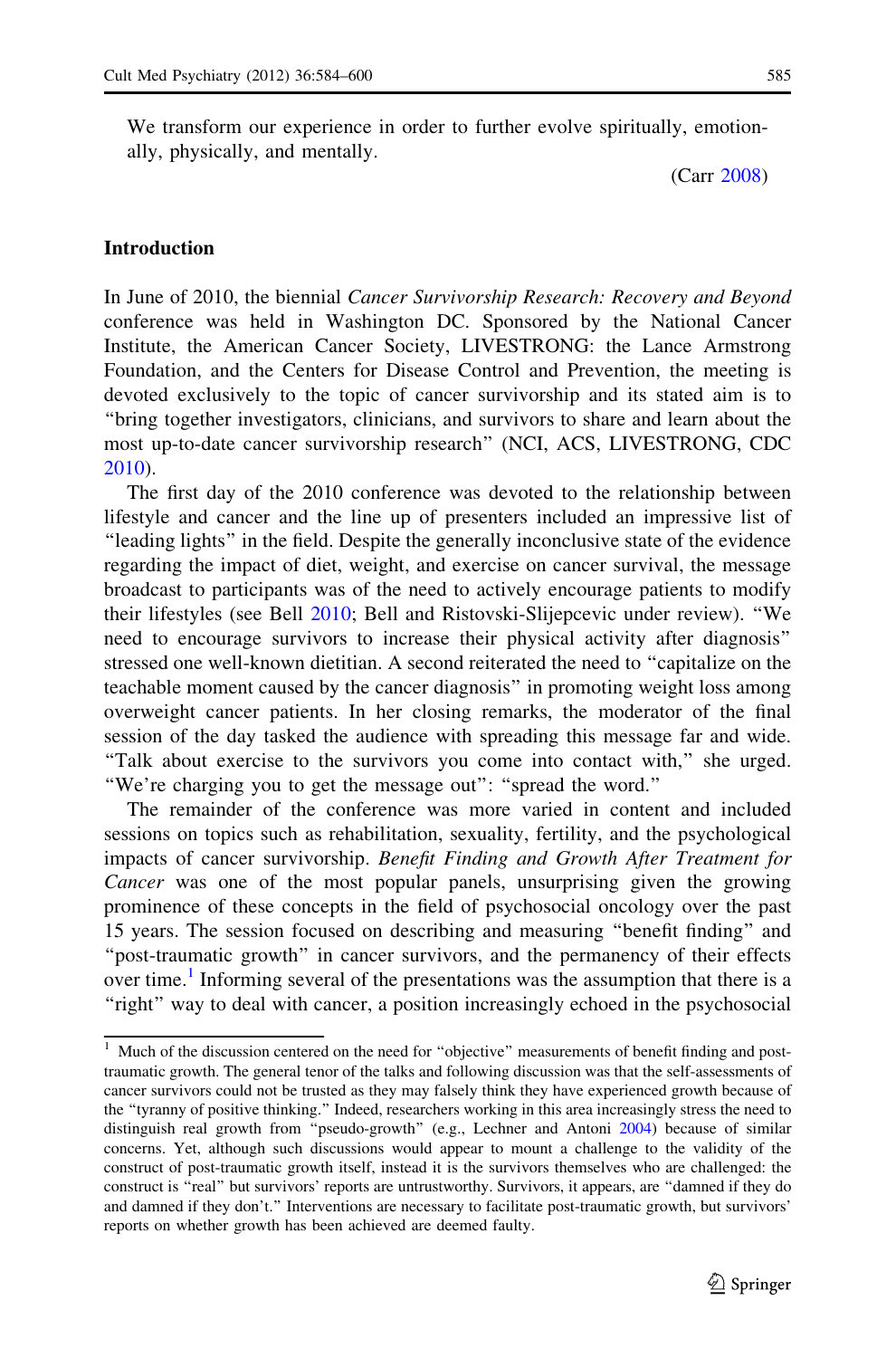literature. In the words of one speaker: ''if we respond [to cancer] in a healthy way we can find something out of it," and his talk ended with a discussion of recent efforts to develop interventions to ''facilitate'' post-traumatic growth in cancer survivors. Significantly, the key message of the conference was that  $of$  intervention: the importance of intervening in the lives of cancer survivors, in a cost effective way, to make them thinner, fitter, and psychologically and spiritually healthier.

In 1977 Susan Sontag [\(1990](#page-16-0)) wrote a searing indictment of the prevailing cultural view of cancer as a ''death sentence.'' However, in the 35 years since the publication of her essay, the equation of cancer and death has been at least partially superseded by the assertion that cancer "can be beaten" (Sinding and Gray [2005;](#page-16-0) Deimling et al. [2007](#page-14-0)). These developments speak to the emergence of a new discourse on cancer, a discourse centered on survival rather than death, which has resulted in the production of a new category of person: the ''cancer survivor'' (Saillant 1990; Zebrack [2000\)](#page-16-0).

Understood as a distinct clinical entity, ''cancer survivors'' are the site of considerable media interest and medical attention. If cancer was unspeakable only a few decades ago, today it has become a disease to publicly lay claim to and even celebrate. While this discursive shift can be seen as positive in so far as it moves the emphasis away from the cancer ''victim'' identity that Sontag railed against, there is also a downside to the emergence of discourses on cancer survivorship (Deimling et al. [2007\)](#page-14-0). As a growing number of observers have noted, central to the ''cancer survivor'' identity is the idea that cancer creates a better self. Barbara Ehrenreich [\(2001](#page-14-0), [2009](#page-14-0)), writing about breast cancer, has noted that cancer is increasingly conceptualized as a ''harbinger of personal growth'' and a ''makeover opportunity.'' In this discourse, which Ehrenreich suggests has become hegemonic, the breast cancer survivor is expected to emerge from the cocoon of cancer diagnosis and treatment as a new and improved person. Expanding on this insight, Sinding and Gray [\(2005](#page-16-0)) have identified "spunky survivorship" as the dominant discourse on breast cancer, with survival represented as both an accomplishment and opportunity for self-transformation. Kaiser [\(2008](#page-14-0)) has similarly highlighted the popular emphasis on the ''exceptionality'' of breast cancer survivors.

Although some analyses have suggested that these representations are gendered, with women more often depicted as transformed by the experience of cancer<sup>2</sup> than men (Seale [2002\)](#page-15-0), it is clear that the "new and improved cancer survivor" trope extends well beyond the realm of breast cancer and pervades popular representations of cancer survivorship more broadly. Today, narratives of personal transformation and self-improvement have become ubiquitous, featuring stories of "heroic struggle and psychological progress in the face of the disease" (Seale [2001,](#page-15-0) p. 428; see also Stacey [1997](#page-16-0); Little et al. [2002\)](#page-15-0). For example, in their analysis of print news coverage of cancer survivorship, Kromm, Smith, and Singer ([2008,](#page-15-0) p. 3) note that the disease is depicted in ''overwhelmingly positive terms,'' with survivors

 $2$  It is also arguable whether these discourses apply equally to elderly people diagnosed with cancer, where the tragedy of cancer is seen to be less acute, coming as it does at the end of a long life. Sinding and Wiernikowski [\(2008\)](#page-16-0), in their study of older women with cancer, show that women did not see cancer as intrinsically traumatic and transformative. Rather, it was seen as an inevitable part of getting older that in some cases receded in light of other chronic diseases.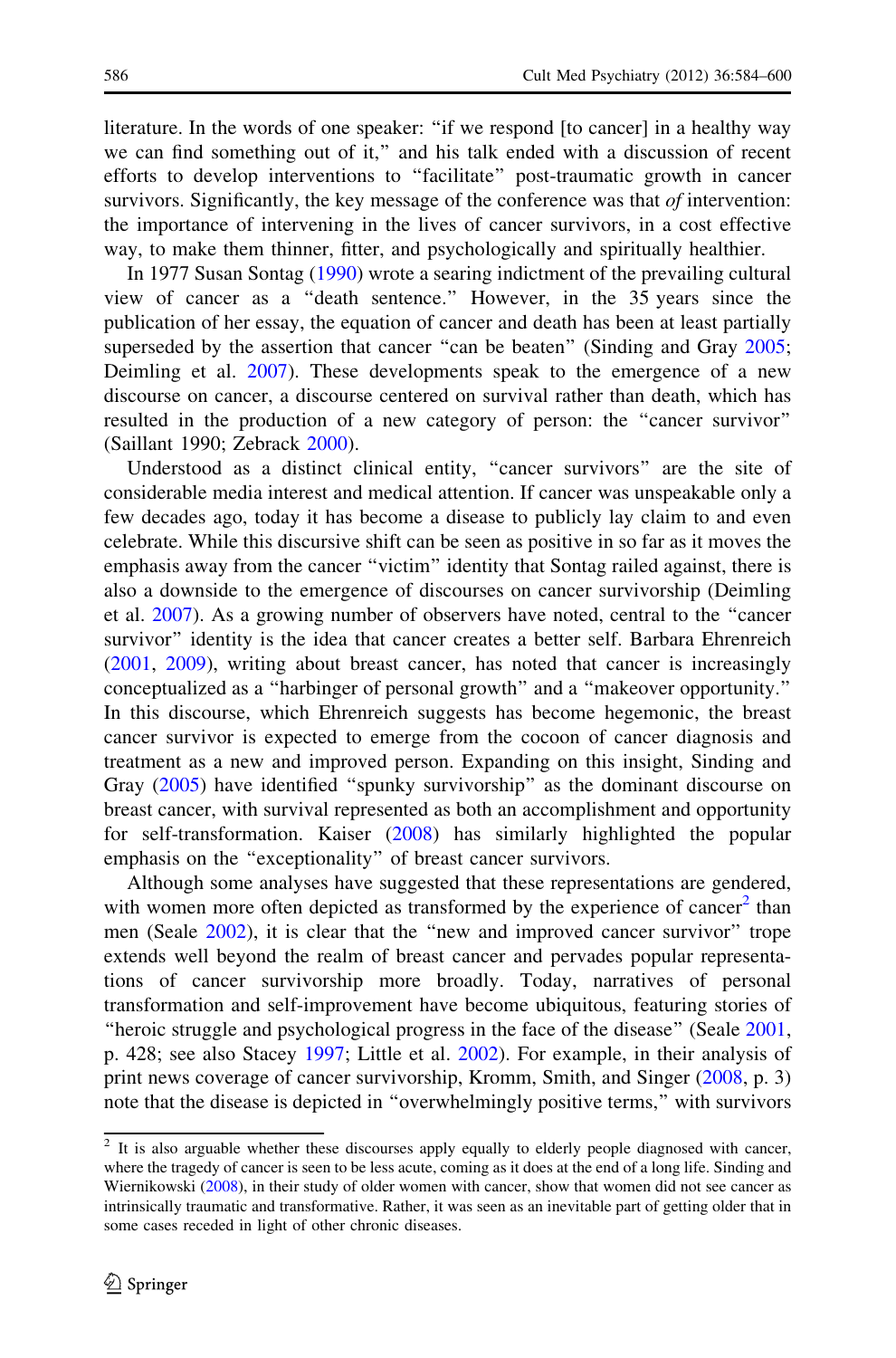[P]eople have asked me what I mean when I say that given a choice between cancer and winning the Tour de France, I'd choose the cancer. What I mean is that I wouldn't have learned all I did if I hadn't had to contend with the cancer. I couldn't have won even one Tour without my fight, because of what it taught me. I truly believe that (p. 284).

Implicit within such representations is the idea that cancer enables the self to be remade on all levels—psychological, spiritual, *and* physical—a view that has crystallized in recent conceptualizations of cancer survivorship, such as the quote this essay opened with from Kris Carr, the author of Crazy, Sexy Cancer Survivor. Yet, as the *Cancer Survivorship Research* conference illustrates, this trope is not restricted merely to popular representations of cancer but infuses oncological discourses as well. As Delvecchio Good et al. [\(1990](#page-13-0), pp. 55–56) have previously reminded us, ''A nation's practice of oncology is shaped not only by medical technology and therapeutics, but by local popular and medical cultures as well.''

This paper critically examines the widespread perception that cancer enables and facilitates self-transformation. Through an exploration of the concepts of the ''teachable moment'' and ''post-traumatic growth'' and their embrace in the field of psychosocial oncology, I examine the growing push to intervene in the lives of cancer survivors to ''enhance'' their lifestyles and psychological development. In the second half of the paper, I broaden the scope to consider the concepts of ''trauma'' and ''development'' writ large, before turning to a consideration of the impacts of these discourses on cancer survivors themselves. My overarching goal is to demonstrate that discourses on cancer survivorship are linked with much larger cultural shifts in the ways that psychological, social, and societal development are conceptualized.

# Cancer and the Teachable Moment

In recent years, the concept of the ''teachable moment'' has become a cornerstone of the health literature to describe naturally occurring life transitions or health events (e.g., cancer diagnosis, hospitalization, pregnancy) that have the potential to motivate individuals to adopt health-protective behaviors (McBride et al. [2003;](#page-15-0) Ganz [2005](#page-14-0)). However, the widespread embrace of the concept has not been driven by empirical research demonstrating its validity, which is notably lacking (Lawson and Flocke [2009](#page-15-0)). Rather, it is generally treated as a self-evident truism, suggesting that much of its appeal stems from an underlying model of human nature and selfhood that appears to intuitively make sense to oncology care professionals.

This underlying model of human nature crystallizes in attempts to describe the elements constituting the teachable moment. Here, the work of McBride et al. [\(2003](#page-15-0)) is instructive. They suggest that for cueing events to become teachable moments, three interrelated elements are necessary. The event should (1) increase perceptions of personal risk and outcome expectancies, (2) prompt a strong affective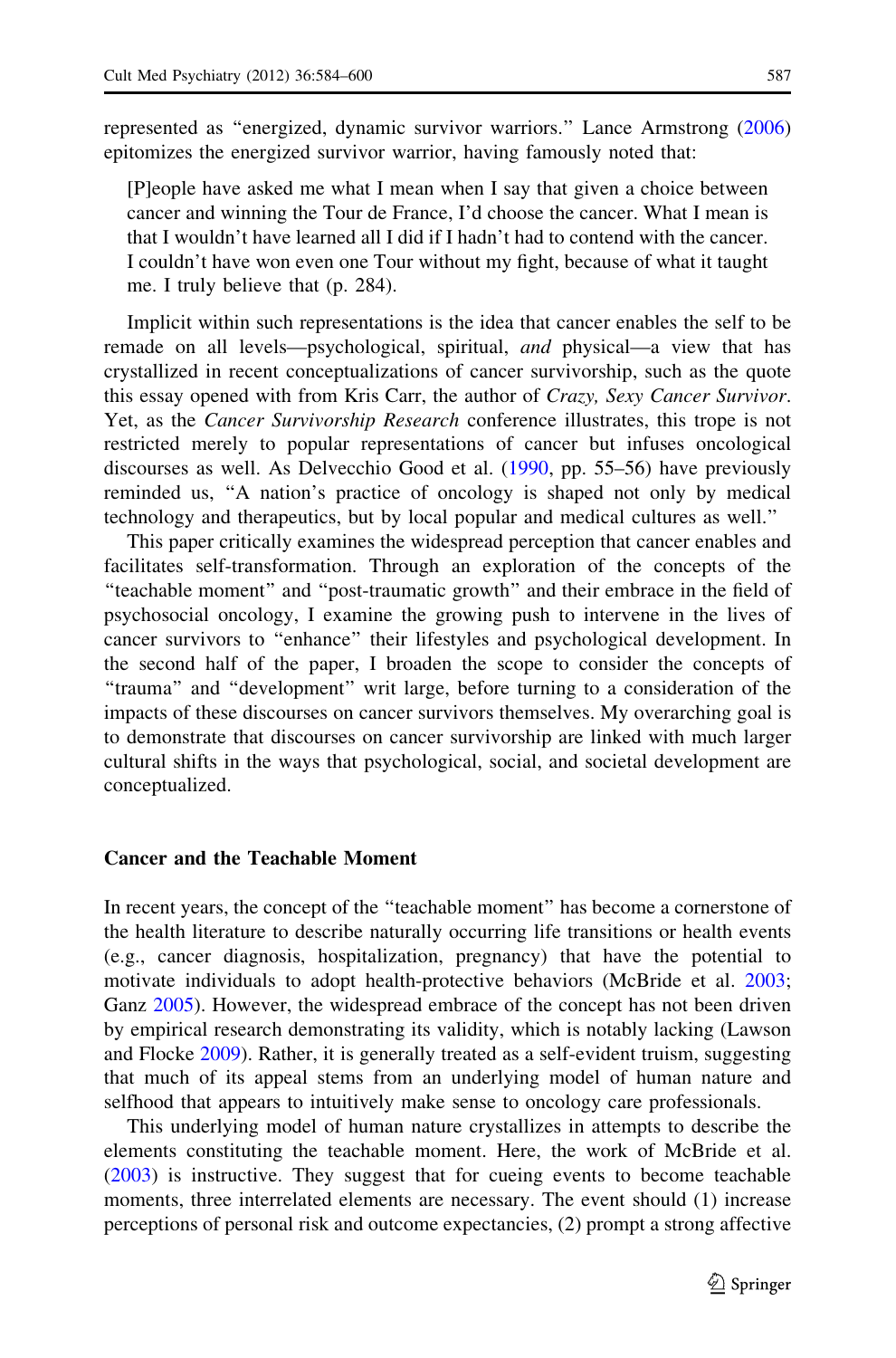or emotional response, and (3) redefine self-concept or social role. In other words, the concept of the teachable moment suggests that the more scared a patient is, the more fundamentally their prior sense of self is undermined, the higher their motivation is to change their lifestyle—as long as they perceive the change to have some potential benefit.<sup>3</sup> That fear is central to this model becomes explicit in statements such as ''Negative affect, i.e. fear, may be particularly impactful because it increases vigilant attention and prompts the survival instinct'' (McBride et al. [2003,](#page-15-0) p. 163).

It was initially thought that people diagnosed with or ''at risk'' for cancer would naturally improve their lifestyle because of the exemplary ''teachable moment'' such events present; however, clinicians are increasingly of the view that the diagnosis of cancer alone cannot be relied upon to stimulate behavior change. In the words of Demark-Wahnefried et al. ([2006](#page-14-0), p. 5126):

Until recently, there was a degree of optimism among oncologists and researchers because descriptive studies suggested that individuals improved their lifestyle behaviors after being diagnosed with cancer…. [M]ore recent, robust research… reveals that there may be comparatively fewer lifestyle differences between individuals with or without a cancer history than previously thought, especially among long-term cancer survivors. In fact, in some survivor subgroups, the practice of healthful behaviors may even be worse. Thus, although adjusted analyses indicate that survivors may be somewhat more likely to meet physical activity guidelines, the majority are much like the population at large—a population marked by sedentary behavior; overweight or obesity; and suboptimal fruit, vegetable, and fiber consumptions, and high intakes of saturated fat.

Here, the attitudes of those who resist injunctions to modify their lifestyle behaviors are pathologized, deemed to be ''marked'' by fatalistic attitudes and misconceptions that need to be dispelled by clinicians. As Martha Balshem ([1993,](#page-13-0) p. 67) observes, ''The magic bullet is the health-education message, delivered to the target population through an appropriate strategy, preferably at a teachable moment.''

In this framing, teachable moments can be actively created and exploited rather than simply waited for (Lawson and Flocke [2009,](#page-15-0) p. 27). Consequently, as the Cancer Survivorship Research conference attests, among oncology care providers there has been a growing interest in ways to facilitate and exploit the teachable moment that cancer presents via active interventions that promote adherence to recommended lifestyle behavioral guidelines (Blanchard, Courneya and Stein [2008\)](#page-13-0). According to Demark-Wahnefried et al. ([2005,](#page-14-0) p. 5827):

<sup>&</sup>lt;sup>3</sup> In the words of Humpel, Magee, and Jones ([2007,](#page-14-0) p. 622), "Positive lifestyle changes are more likely to occur if the cancer survivor believes that these changes will improve their health and prevent cancer reoccurrence.'' There is clearly a sales pitch that occurs, whereby survivors need to be convinced (in the face of inconclusive evidence) of the tangible benefits of making this change (Bell and Ristovski-Slijepcevic under review). As Balshem ([1993\)](#page-13-0) has pointed out, many of the ''myths'' about cancer that health educators are expected to dispel are actually valid and logical interpretations of the existing evidence.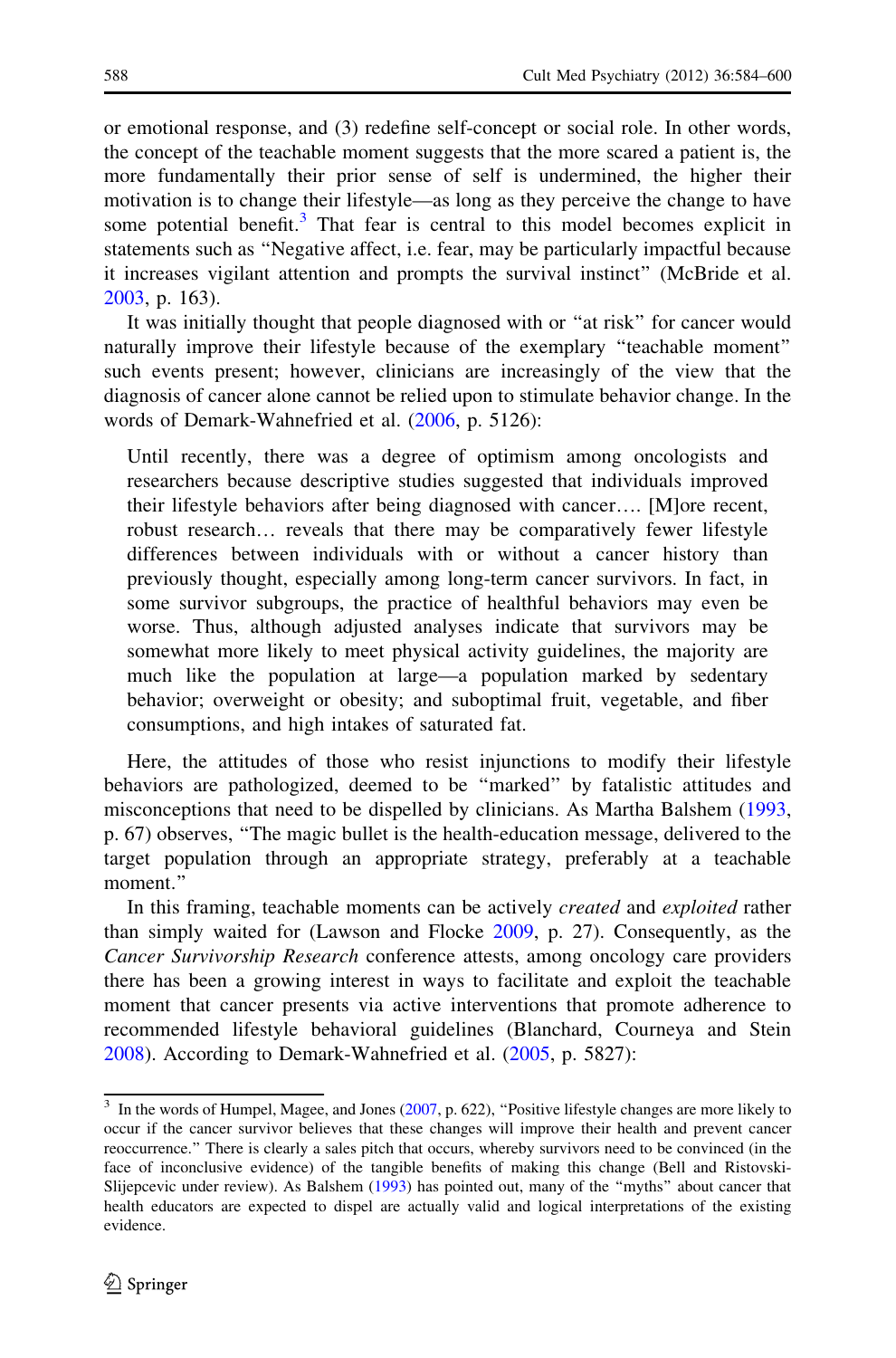For decades the cancer diagnosis has been acknowledged as a life-changing event. It is time for oncology care providers to not only lead their patients away from disease but also to capitalize on the teachable moment that cancer provides and guide their patients to better health.

Others similarly argue that formal interventions should be introduced to ''take advantage'' of the ''underused'' ''window of opportunity'' presented by cancer diagnosis and treatment and patients' ''heightened receptivity'' during this period (see McBride et al. [2003](#page-15-0), [2008;](#page-15-0) Gritz et al. [2005](#page-14-0)).

### Trauma and Growth

Underlying these discussions of the teachable moment is the assumption that a cancer diagnosis is deeply traumatizing for those who experience it.<sup>4</sup> Indeed, the use of the term ''survivor'' to refer to people diagnosed with cancer shows how central trauma is to conceptions of the disease, given that the label initially described those who had experienced traumas such as attempted genocide, war, natural disasters, or rape. In contemporary formulations of the teachable moment, the trauma of the cancer diagnosis is deemed to have positive utility in transforming the cancer patient's lifestyle.

The positive role of trauma is articulated even more explicitly in the concept of post-traumatic growth, which suggests that trauma may lead to ''a greater appreciation of life and changed sense of priorities; warmer, more intimate relationships with others; a greater sense of personal strength; recognition of new possibilities or paths for one's life; and spiritual development'' (Tedeschi and Calhoun [2004](#page-16-0), p. 6). Coined in the 1990s, ''post-traumatic growth'' was explicitly conceptualized as the antonym of ''post-traumatic stress,'' representing the upside of trauma: the silver lining to its dark cloud<sup>5</sup> (Tedeschi, Park and Calhoun [1998\)](#page-16-0). Although the concept did not relate specifically to cancer in its initial formulation, it has certainly flourished in the fertile soil of psychosocial oncology and over the past decade it has gained increasing prominence in the field.

In many respects, post-traumatic growth is the psychological counterpart to the teachable moment, whereby the psychological self is transformed along with the physical self. This becomes evident in discussions of the conceptual underpinnings of post-traumatic growth, which is seen to result from a ''seismic event'' that ''shatters an individual's assumption system, forcing reconfiguration of their schemata" (Aldwin and Levenson [2004,](#page-13-0) p. 19). Compare this with McBride et al.'s [\(2003](#page-15-0)) description of the teachable moment as a ''cueing event'' that prompts a ''strong emotional response'' and ''redefines self-concept.''

<sup>4</sup> However, this assumption is not necessarily accurate. As pointed out in note #2, not all of those who experience cancer find the experience equally traumatic. This, of course, speaks to some of the limitations of existing ways of thinking about trauma, a category which serves to universalize and normalize experience and erase difference (see Young [1995](#page-16-0); Pupavac [2001;](#page-15-0) Fassin and Rechtman [2008\)](#page-14-0).

 $<sup>5</sup>$  The cover of the first book on this topic actually depicts a cloud with a silver lining.</sup>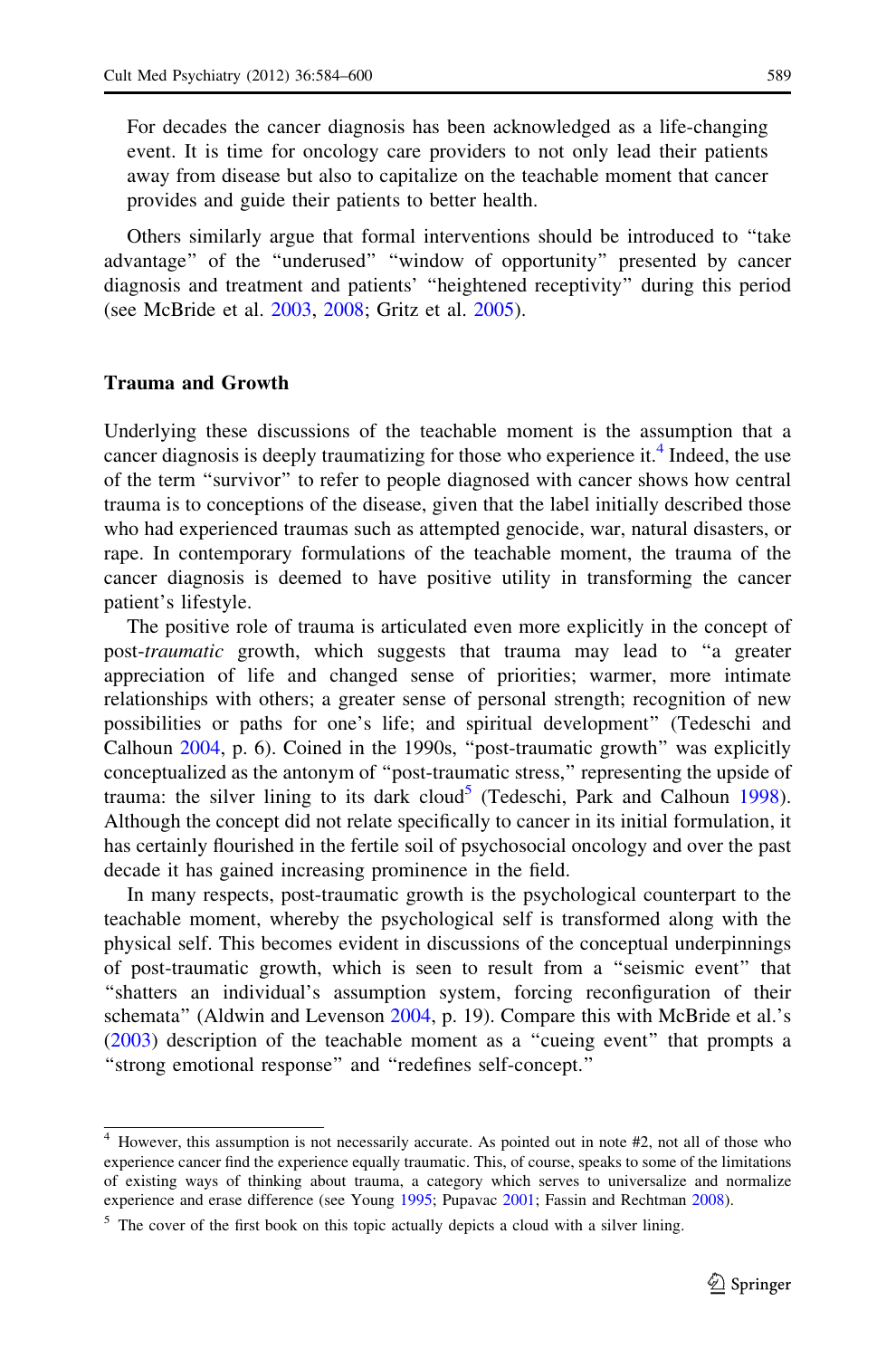Indeed, in some conceptualizations, the teachable moment collapses into posttraumatic growth, with increases in health-promoting behaviors seen to be an integral manifestation of such growth (see Lechner and Antoni [2004\)](#page-15-0). Moreover, like the teachable moment, post-traumatic growth is posited to happen spontaneously, but it is also something that can purportedly be triggered through interventions that ''take advantage of the trauma-induced disruption to the person's life'' (Lechner and Antoni [2004,](#page-15-0) p. 35; Garland et al. [2007,](#page-14-0) p. 950). In both of these framings, trauma has an instrumental role to play in remaking the self. By forcing the cancer patient to re-evaluate his or her life, and by shattering taken-for-granted assumptions about the self, trauma allows the self to be remade from the ground up.

However, as Alan Young [\(1995](#page-16-0)) and Didier Fassin and Richard Rechtman [\(2008](#page-14-0)) have shown, although the concept of trauma is understood to describe a natural and universal phenomenon, it represents a very particular way of thinking about the self. In this conceptualization, trauma *does* something to the self: either the self becomes ''stuck'' and unable to progress (as in post-traumatic stress disorder) or trauma ''kick-starts'' the self, positively transforming it (as in post-traumatic growth). This is evident in some of the language used to talk about cancer survivors, where those who have not experienced growth are deemed to be "stuck"<sup>6</sup> in earlier phases of the trajectory and unable (or unwilling) to move toward the ''light'' at the end of the tunnel (e.g., Utley [1999](#page-16-0); Taylor [2000](#page-16-0)). Clearly, in this conceptualization, a particular manifestation of ''growth'' is naturalized.

In this framework, trauma thus gives grounds for the intervention of psychologists and psychiatrists (Fassin and Rechtman [2008,](#page-14-0) p. 276). Indeed, it could be argued that the psychic trauma that cancer is seen to entail was central to the legitimization of psychosocial oncology as a distinct sub-specialty in the  $1990s$ . Thus, in an editorial published in the inaugural issue of the journal *Psycho-*Oncology, the emotional response of patients and their families to cancer was identified as a central concern of the subfield, with ''controlled trials of psychotherapeutic, behavioral and psychopharmacologic interventions'' deemed to be one of its primary goals (Holland [1992](#page-14-0), p. 6).

Today, one of the most influential of such interventions is ''Cancer Transitions: Moving Beyond Treatment,'' which was created in 2006 by the Cancer Support Community and LIVESTRONG (both community-based organizations), although it is increasingly being offered at a number of cancer treatment centers in the USA and Canada.<sup>8</sup> The program is designed to help cancer survivors "redefine how we live

<sup>6</sup> As noted above, this framing is very similar to the ways that PTSD is represented. For example, one website on PTSD describes it in the following terms: ''sometimes the trauma is so overwhelming that you find that you can't move on. You feel stuck…. If you went through a traumatic experience and are having trouble getting back to your regular life…you may be suffering from post-traumatic stress disorder'' (Smith and Segal [2011\)](#page-16-0).

<sup>7</sup> Although psychosocial oncology (also known as psycho-oncology) emerged in the late 1960s/early 1970s, and was the focus of a specialty journal (Journal of Psychosocial Oncology) from the mid 1980s; arguably, it was not until the early 1990s that it was recognized as a mainstream subspecialty (see Holland [1992\)](#page-14-0).

<sup>8</sup> Such alliances are a good example of the public–private–NGO partnerships that have arisen over the past two decades around the issue of "cancer survivorship" (see Klawiter [2008\)](#page-14-0), where a growing amount of survivorship ''care'' is managed by dispersed and decentralized community organizations.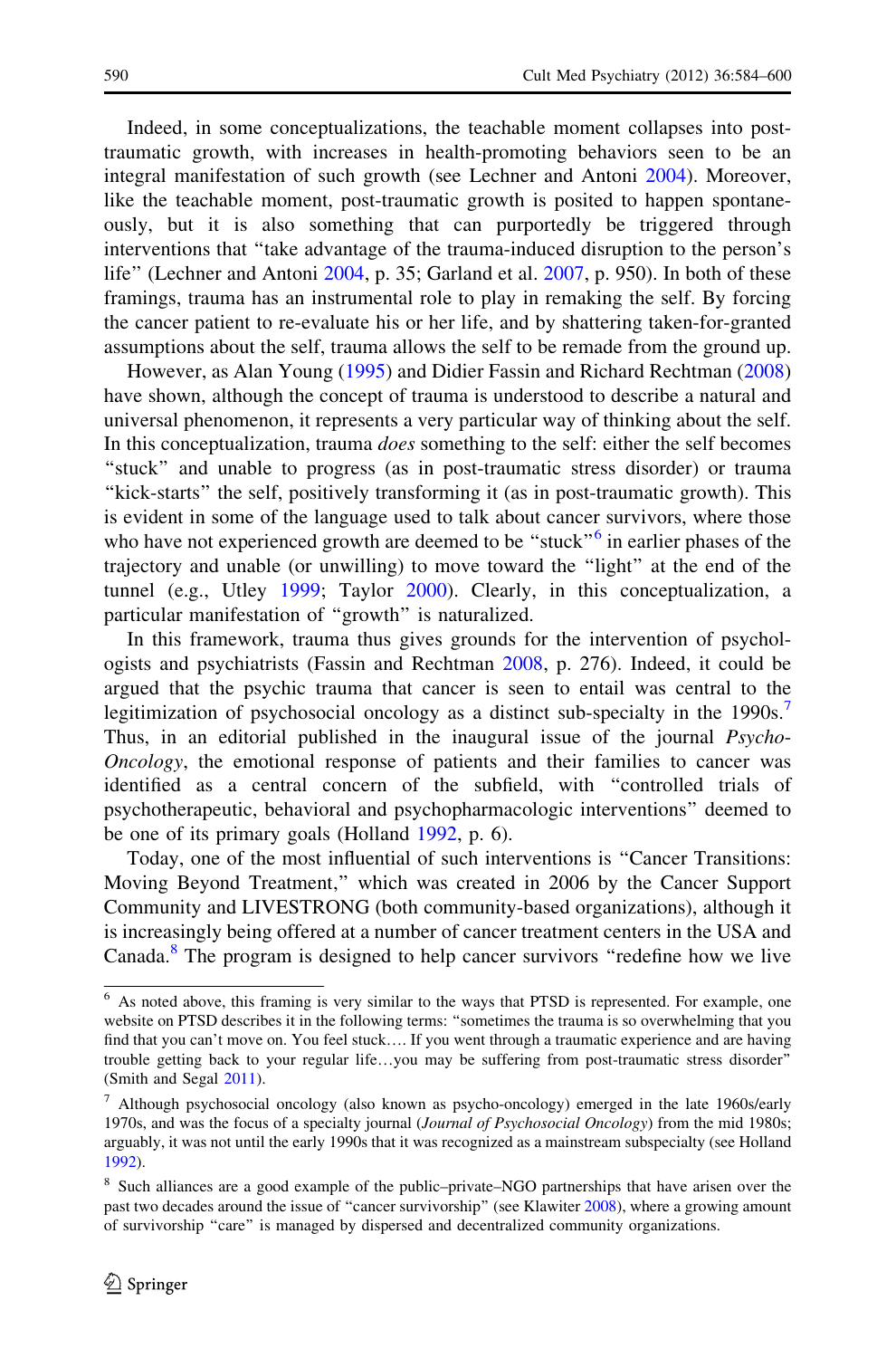our lives from this point forward,'' and to ''support and empower survivors as they transition from active treatment to post-treatment'' (Cancer Support Community [2011\)](#page-13-0). Running over 6 weeks, the program aims to encourage cancer survivors to ''take charge'' of their survivorship through information and training in a variety of areas, including exercise, emotional health and well being, nutrition, and how to manage their follow up medical care.

There is considerable demand for such programs among cancer survivors, many of whom feel abandoned following the completion of treatment and are looking for ways to maximize their chances of avoiding disease recurrence (Magee and Scalzo [2006\)](#page-15-0). However, through such interventions and programs cancer survivors are also recruited into their responsibilities as ''good'' biological citizens and therapeutic subjects<sup>9</sup> (Rose  $2007$ ). This obligation becomes quite explicit in the "patient active" concept, which lies at the heart of the Cancer Transitions program. This concept states that ''Patients who participate in their fight for recovery along with their healthcare team, rather than acting as hopeless, helpless, passive victims of the illness, will improve the quality of their lives and may enhance the possibility of recovery"<sup>10</sup> (Golant and Thiboldeaux  $2010$ , p. 474, emphasis added).

There is an underlying neoliberal logic to this framing, whereby the cancer survivor is called upon to enter into the process of his or her own self-governance through ''endless self-examination, self-care and self improvement'' (Petersen [1996,](#page-15-0) pp. 48–49; see also Rose [1999](#page-15-0)). Contemporary oncological discourses on cancer survivorship appear to be premised on this neoliberal logic of privatized risk management, whereby the ''good'' subject/citizen is expected to take responsibility to manage his or her risks of cancer recurrence, to alleviate the financial burden otherwise imposed upon the tertiary healthcare system.

However, what I want to particularly emphasize about such conceptualizations of cancer survivorship is that the radical biographical disruption and discontinuity (Bury [1982;](#page-13-0) Little et al. [2002\)](#page-15-0) caused by the disease is increasingly seen to present a unique *opportunity* to catalyze the patient's physical, psychological, and spiritual development. In this framework, the patient can no longer be relied upon to transform him or herself—this development must be externally driven, with clinicians taking advantage of the ''trauma-induced disruption'' to the person's life.

## Trauma, Intervention, and Development

At the heart of the trauma narrative detailed above is a story of individual development: of development forestalled or development enhanced. Thus, although development assumes a progressive form of temporality, which trauma clearly

<sup>&</sup>lt;sup>9</sup> Indeed, evidence suggests that identifying with the "survivor" identity leads to taking a more "active" approach to dealing with cancer (Deimling et al. [2007](#page-14-0)).

<sup>&</sup>lt;sup>10</sup> Interestingly, Cancer Support Community now uses a modified (and less loaded) definition of "patient active'' on their website: ''People with cancer who actively participate in their fight for recovery along with their physicians and healthcare professionals will improve the quality of their lives and may enhance the possibility of their recovery,'' although the original version of the concept is still evident in many of their materials.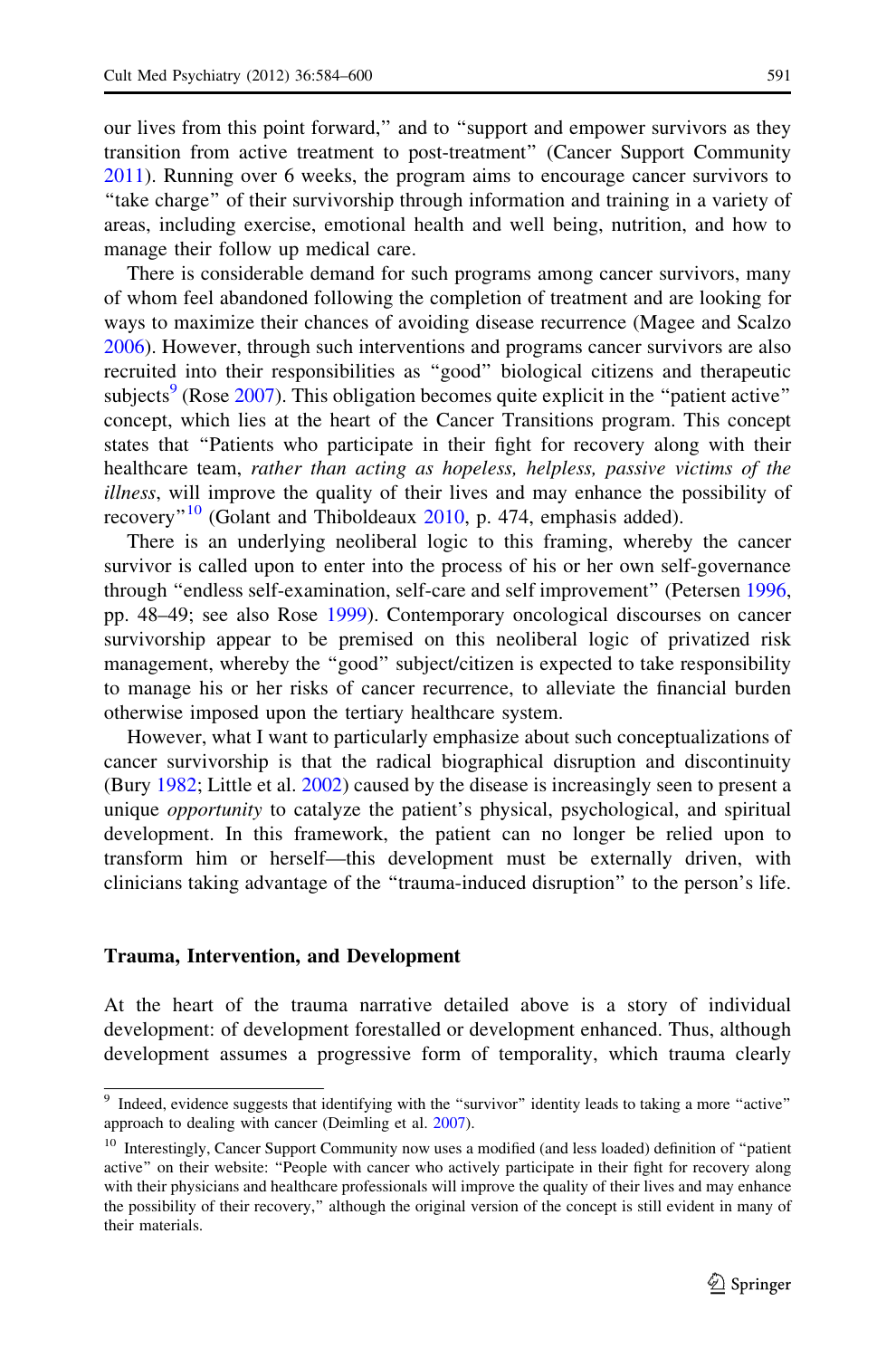disrupts (Burman [2008](#page-13-0)), I would argue that trauma is increasingly being understood as a precipitant to development. Moreover, in my view, this perceived relationship between trauma and development resonates well beyond the field of psychosocial oncology and permeates contemporary politics and biopolitics more broadly. Following Fassin and Rechtman [\(2008](#page-14-0), p. 22), I would, therefore, like to consider how thinking about experience in terms of ''trauma'' transforms our understanding of human development on a collective as well as individual level.

As noted above, the concepts of ''trauma'' and the ''survivor'' bring radically different groups, such as rape victims, cancer patients, war veterans, survivors of the Holocaust, and major natural disasters, into relation. Thus, under contemporary conceptions of trauma,

There is no difference between the survivor of genocide and the survivor of rape… the notion of 'trauma' has become a general way of expressing the suffering of contemporary society, whether the events it derives from are individual (rape, torture, illness) or *collective* (genocide, war, disaster) (Fassin and Rechtman [2008](#page-14-0), pp. 19–20, emphasis added).

Bearing in mind Erica Burman's ([2008\)](#page-13-0) note of caution that it is ''as problematic to attempt to read social processes back on to the development of the individual as it is to treat individual development as the prototype and site of manipulation for social development" (p. 9), there appear to be important links between the concepts of ''trauma'' and ''development'' writ large that warrant further examination.

The concept of development implies, by definition, potential growth (Castan eda [2002\)](#page-13-0) and is generally used to denote either a state or a process associated with material wellbeing, progress, social justice, economic growth, and personal blossoming (Rist [2006\)](#page-15-0). As Burman ([2008,](#page-13-0) p. 1) notes, "claims to the term 'development' inextricably link psychological, cultural and international (social and economic) models and practices.'' Thus, models of individual and international development share central key features, assuming that change occurs according to a pre-established pattern, the logic and direction of which is known (Pieterse [1991;](#page-15-0) Castañeda [2002](#page-13-0)).

Others before me have explored in detail the shared features of models of individual and international development (e.g., Castañeda  $2002$ ; Burman  $2008$ ), so I will not repeat their arguments here. However, like models of psychosocial development, models of international development are based on the notion of progression toward a clearly defined endpoint—in this case, a transformed society that shares central features of capitalist modernity (Escobar [1995;](#page-14-0) Duffield [2001a,](#page-14-0) [2001b\)](#page-14-0); according to an early iteration of the concept, ''ancient philosophies have to be scrapped; old social institutions have to disintegrate; bonds of cast, creed and race have to burst'' (quoted in Escobar [1995,](#page-14-0) p. 4). As Burman ([2008,](#page-13-0) p. 10) notes, stage-based models of international development ''not only institute culturally specific norms as if they were universally applicable but also open up strategies for manipulation and intervention.'' For my present purposes, it is these strategies that are of particular interest.

Mark Duffield [\(2001a\)](#page-14-0) suggests that until the mid-1990s the transformational aim of official development policy was generally regarded as something that would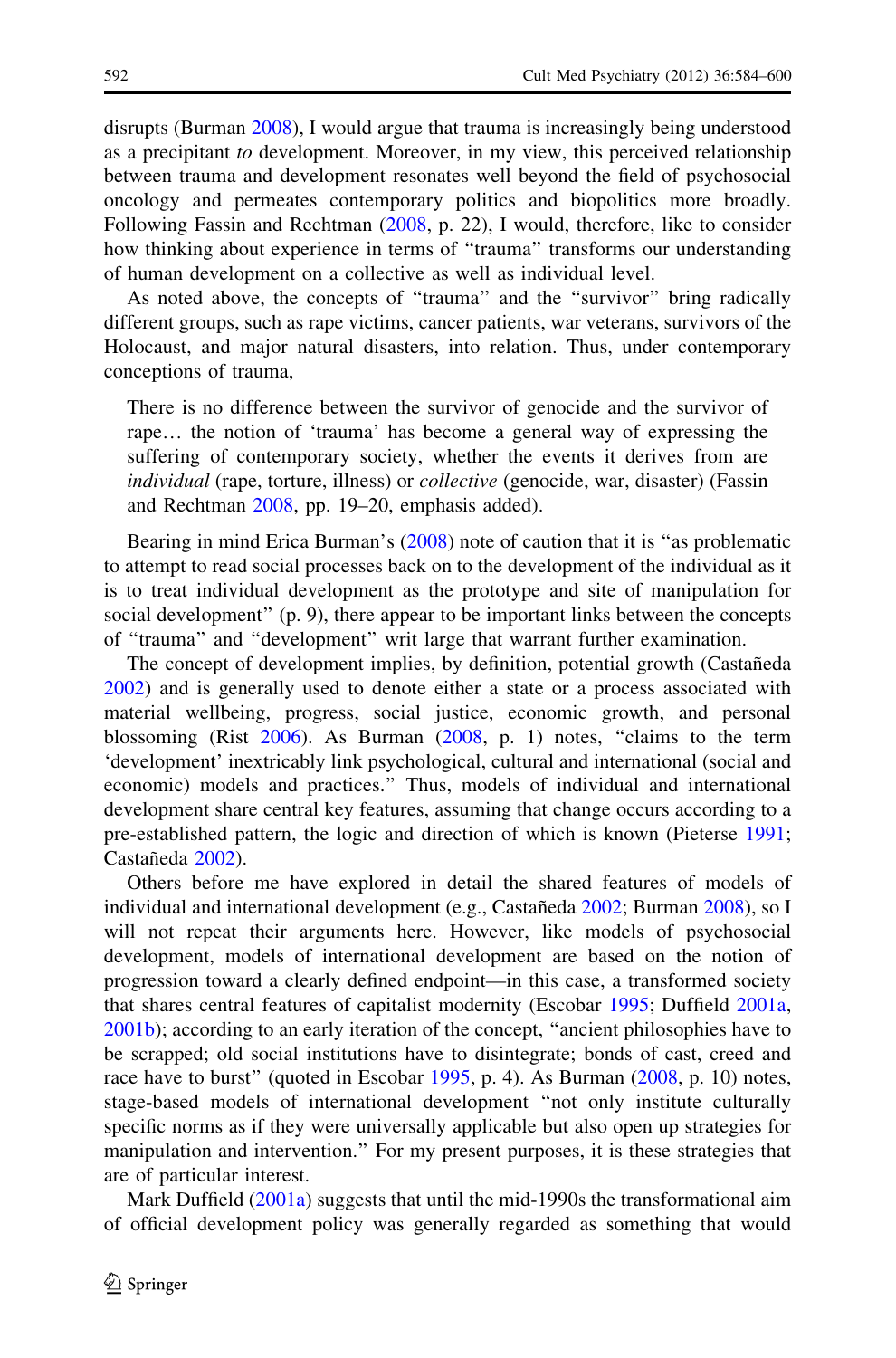emerge naturally through supporting economic growth. In other words, the dominant view was that economic growth would inevitably lead to social change in a desirable direction: i.e., an open market economy, liberal democratic political system, and the breakdown of ''backward'' forms of custom and practice. However, in the 1990s a new development paradigm emerged which radically altered the meaning of the concept. Key to this ''new'' conception of development was the idea that social change could ''no longer be left to the hoped-for synergies of modernizing projects and market reform'' (Duffield [2001a](#page-14-0), p. 39). Instead, effecting social transformation became a direct and explicit policy goal. This more aggressively interventionist model of development linked aid policy to conflict resolution and societal reconstruction, leading to the emergence of new strategic networks and complexes involving governments, non-government organizations, military establishments, and private companies (Duffield [2001a](#page-14-0), p. 2).

Particularly important are Duffield's insights into the incorporation of war and conflict (i.e., trauma, although Duffield does not use this term) into development discourse. Duffield argues that although the destructiveness of conflict was deplored, its wider effects were not construed as wholly negative. Central to this new view of development was the idea that conflict situations present a positive opportunity for radical social reconstruction on a grand scale, based on the assumption that the social institutions of a given society had been destroyed by the conflict. It is worth quoting Duffield at length here to provide a sense of the tenor of his argument, and the parallels I seek to draw out between conceptions of trauma and conflict in individual and international development. In Duffield's ([2001a\)](#page-14-0) words:

Although violence can destroy development, a common strand within liberal governance is that is also erodes the cohesion of a society's culture, customs and traditions. Given that a radicalised development now seeks to transform societies as a whole, including the beliefs and attitudes of the people concerned, this Hobbesian outcome of violence has a certain utility. In ideological terms, it makes the process of transition easier. While the rolling back of development and the deepening of poverty provide the urgency to intervene, the destruction of culture furnishes the *opportunity* for aid agencies to establish new and replacement forms of collective identity and social organisation (p. 123, emphasis in original).

The positive utility of ''seismic events'' such as conflict and warfare in development discourse appears to paradigmatically connect to the positive utility of trauma in psychosocial oncology—a field that is rife with its own militaristic metaphors (Sontag [1990;](#page-16-0) Penson et al. [2004;](#page-15-0) Reisfield and Wilson [2004](#page-15-0)). In both cases, destruction (whether of the self or society as a whole) and the trauma it engenders provide both the grounds for intervention and the opportunity to stimulate ''development.''

The centrality of trauma to international development discourse becomes particularly evident in the focus on post-*traumatic* stress disorder. Thus, psychosocial interventions are now a key activity of a variety of international aid agencies working in conflict zones, and range from trauma counseling to initiatives to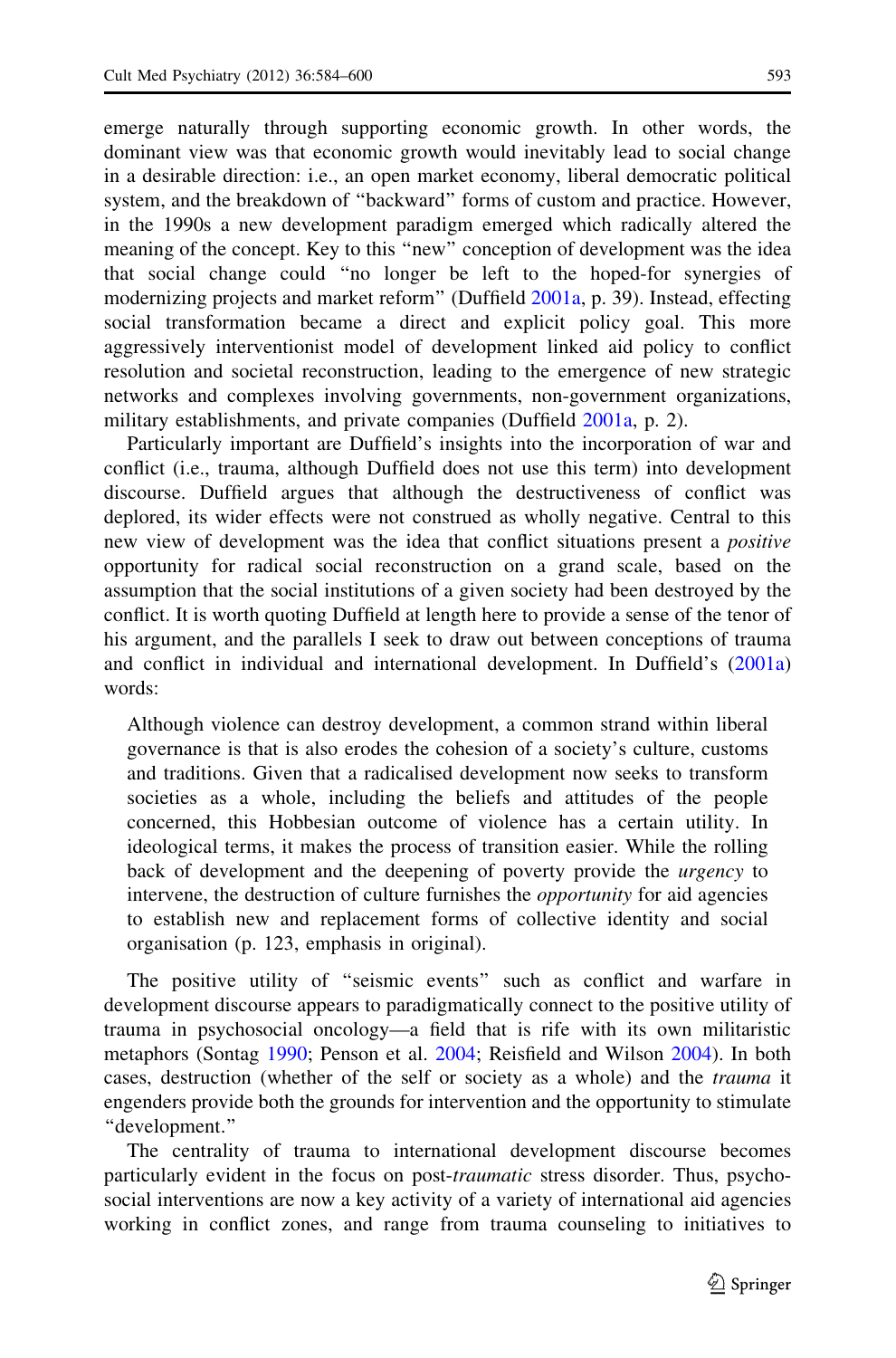develop life skills and build self-esteem (Pupavac [2001;](#page-15-0) Fassin and Rechtman [2008\)](#page-14-0). Indeed, as Fassin and Rechtman [\(2008](#page-14-0)) have shown, the rise of trauma as an ''unassailable moral category'' was central to the emergence of humanitarian psychiatry as a legitimate field. Today, psychological care has thus become an integral part of international aid, with psychologists as likely to be sent into emergency situations as doctors. However, although the impetus for intervention is alleviating ''post-traumatic stress disorder'' rather than facilitating ''post-traumatic growth, $v^{11}$  the focus on self-realization and the connections made between emotional literacy and good citizenship (see Pupavac [2001\)](#page-15-0) sound strikingly familiar. In both cases, there is a growing reliance on interventions to stimulate ''development'' that exploit the opportunities trauma and conflict provide, parceled out through a network of alliances that span the public and private and government and non-government sectors.

### Survivors' Responses to Dominant Discourses on Cancer and Growth

Despite the questionable ethics of intentionally intervening at moments of ''traumainduced disruption'' to stimulate a particular developmental arc, such approaches have received minimal critical scrutiny in the field of psychosocial oncology—or the other disparate arenas where similar ideas appear to be playing out. As Nikolas Rose ([1998,](#page-15-0) pp. 169–190) observes:

In political life, in work, in conjugal and domestic arrangements… and in the apparatuses of medicine and health, human beings are addressed, represented, and acted upon as if they were selves of a particular type: suffused with an individualized subjectivity, motivated by anxieties and aspirations concerning their self-fulfillment, committed to finding their true identities and maximizing their authentic expression in their lifestyles.

Although people treated for cancer undergo diverse transformations that fit poorly into a positive or negative mold marked by either post-traumatic growth or post-traumatic stress disorder (Kahana et al. [2011\)](#page-14-0), in the dominant framework, those who do not experience or desire ''growth'' are rendered abnormal and pathologized. As Little et al. ([2002\)](#page-15-0) note, ''The spectrum of socially legitimate responses to the existential state of survivorship is therefore narrowly defined'' (p. 176). This narrowing of acceptable responses is illustrated in the quote at the beginning of this essay from Kris Carr, where she emphasizes that survivors are

<sup>&</sup>lt;sup>11</sup> Interestingly, although discussions of "post-traumatic growth" and "post-traumatic stress" occur in both bodies of literature, the concepts are not equally weighted: post-traumatic growth dominates discussions of cancer and post-traumatic stress dominates discussions of the effects of war and conflict situations. Invoking post-traumatic growth to speak of the aftermath of civil war seems inherently problematic, because of the concept's implications (explicit or not) that the trauma is, at the end of the day, a good thing. These implications are very much a part of dominant cancer narratives (Segal [2010\)](#page-15-0). This speaks to the moral economy of trauma and differing valuations placed upon it depending on where the responsibility for the trauma is seen to lie (Fassin and Rechtman [2008\)](#page-14-0).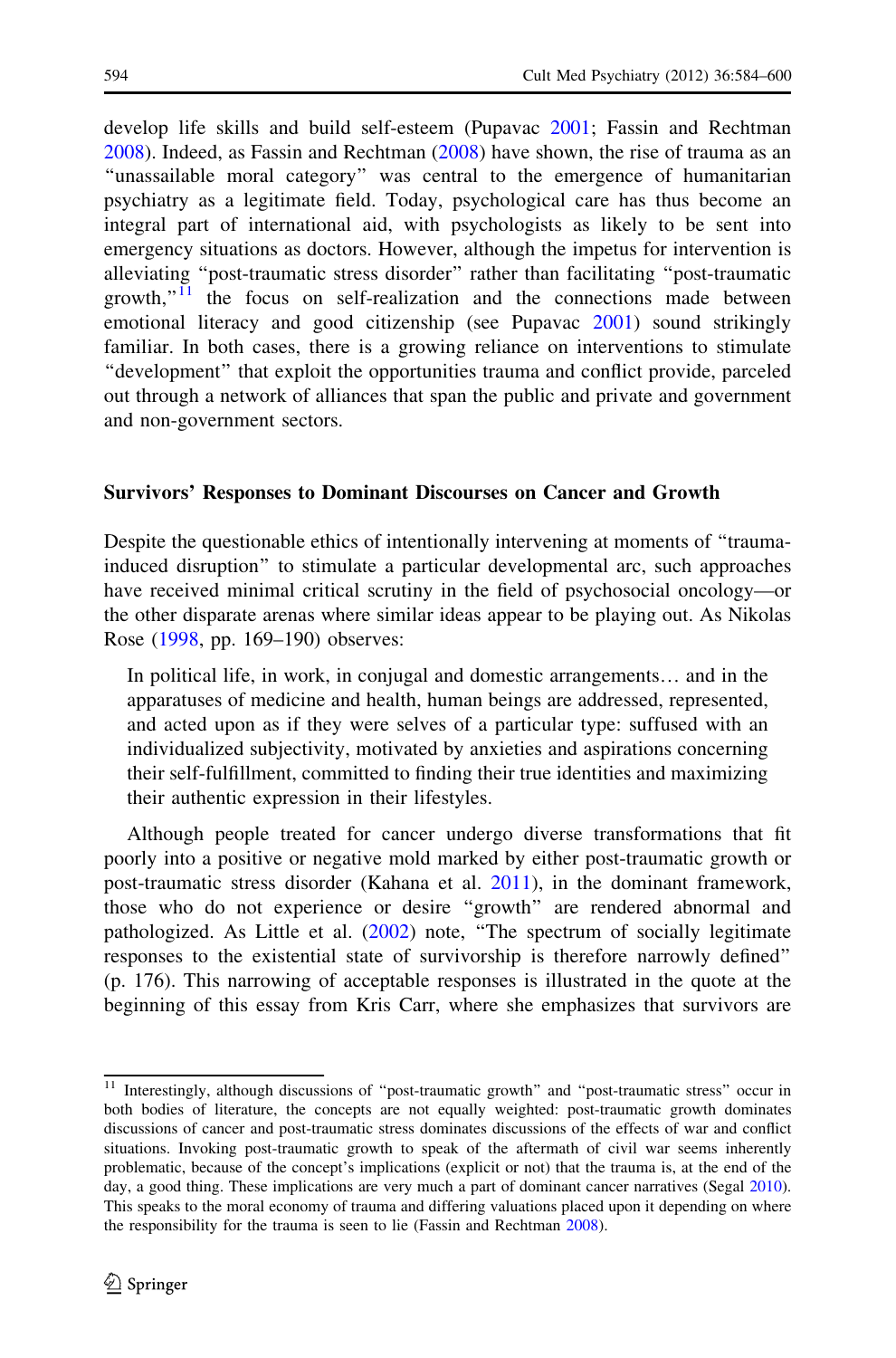''not imprisoned by the constructs of a label,'' but then goes on to do exactly that, suggesting that survivors use their cancer as ''a catalyst for creating a better self.''

Cancer survivors themselves are often all too aware of the expectations attached to this identity. For example, Judy Segal [\(2010](#page-15-0)), in her newspaper editorial ''Cancer isn't the best thing that ever happened to me,'' points to the coercive dimensions of cancer survivorship narratives: ''If, as a person with cancer, you violate the code of optimism, or if cancer somehow failed to improve you, you'd better be quiet.'' Barbara Ehrenreich [\(2001](#page-14-0), [2009](#page-14-0)) has similarly criticized the ''relentless brightsiding'' of cancer and invocations of the ''redemptive powers of the disease.'' A growing body of qualitative research also speaks to the coercive dimensions of dominant cancer narratives. For example, in their study of thirteen cancer survivors, Little et al. [\(2002](#page-15-0)) juxtapose the stories of Bill and Robert, who responded very differently to the experience of colon cancer. While Bill continued to express a sense of restlessness, alienation, anger, and bitterness about his cancer and resulting colostomy, Robert embodied the attributes of the enlightened, gracious, and accepting cancer survivor. As Little et al. note, ''Neither Robert's nor Bill's response is 'right' or 'wrong', but the social acceptance of and admiration for one is mirrored by the social distaste for the other" (p. 176).

Breast cancer survivors in Sinding and Gray's ([2005\)](#page-16-0) and Kaiser's ([2008\)](#page-14-0) studies highlight the ways that prevailing discourses on cancer survivorship obscure the ongoing presence of cancer in women's lives, especially the uncertainty and worry they continue to experience, and the sense of burden placed upon them to stay well. Despite inhabiting this liminal space between the well and the sick, a space that Arthur Frank [\(1991](#page-14-0)) has termed "the remission society" and Lochlann Jain [\(2007](#page-14-0)) has called "living in prognosis," survivors spoke of the pressure to hide cancer's ongoing effects from public view (Sinding and Gray [2005\)](#page-16-0). As Sinding and Gray [\(2005](#page-16-0)) observe, ''Survivors are required to act as if cancer is over, and at the same time they are required to act to prevent recurrence. The first requirement rejects or pathologizes an ongoing sense of vulnerability to cancer; the latter is premised on it'' (p. 157).

As I have previously documented, cancer survivors are often highly susceptible to messages about the role of lifestyle in tertiary cancer prevention, and tend to see this as a way of exerting some individual control over the possibility of disease recurrence (Bell [2010\)](#page-13-0). However, this need for vigilance around lifestyle invariably leads to a sense of guilt when survivors experience a lapse in will power or fail to live up to what they see as a healthy lifestyle (Bell [2010\)](#page-13-0). As a woman in Sinding and Gray's ([2005\)](#page-16-0) study commented, ''Every time I put something in my mouth I'm aware and vigilant—if I have (fast food), I need lots of salads after. I keep a little tally of good things, bad things…'' (p. 152). Similarly, in Broom and Tovey's (2008) study of cancer patients' experiences of CAM therapies, they found that therapeutic regimes often created a form of governance of the self whereby patients ''…felt bad if they slept in, 'missed an enema' or had negative thoughts'' (p. 1655). In the context of an actual cancer recurrence, this sense of self-blame and responsibility is likely to be dramatically intensified.

Should the fear that surrounds cancer, still the most culturally loaded of all diseases despite some heavy competition from HIV/AIDS, be used to encourage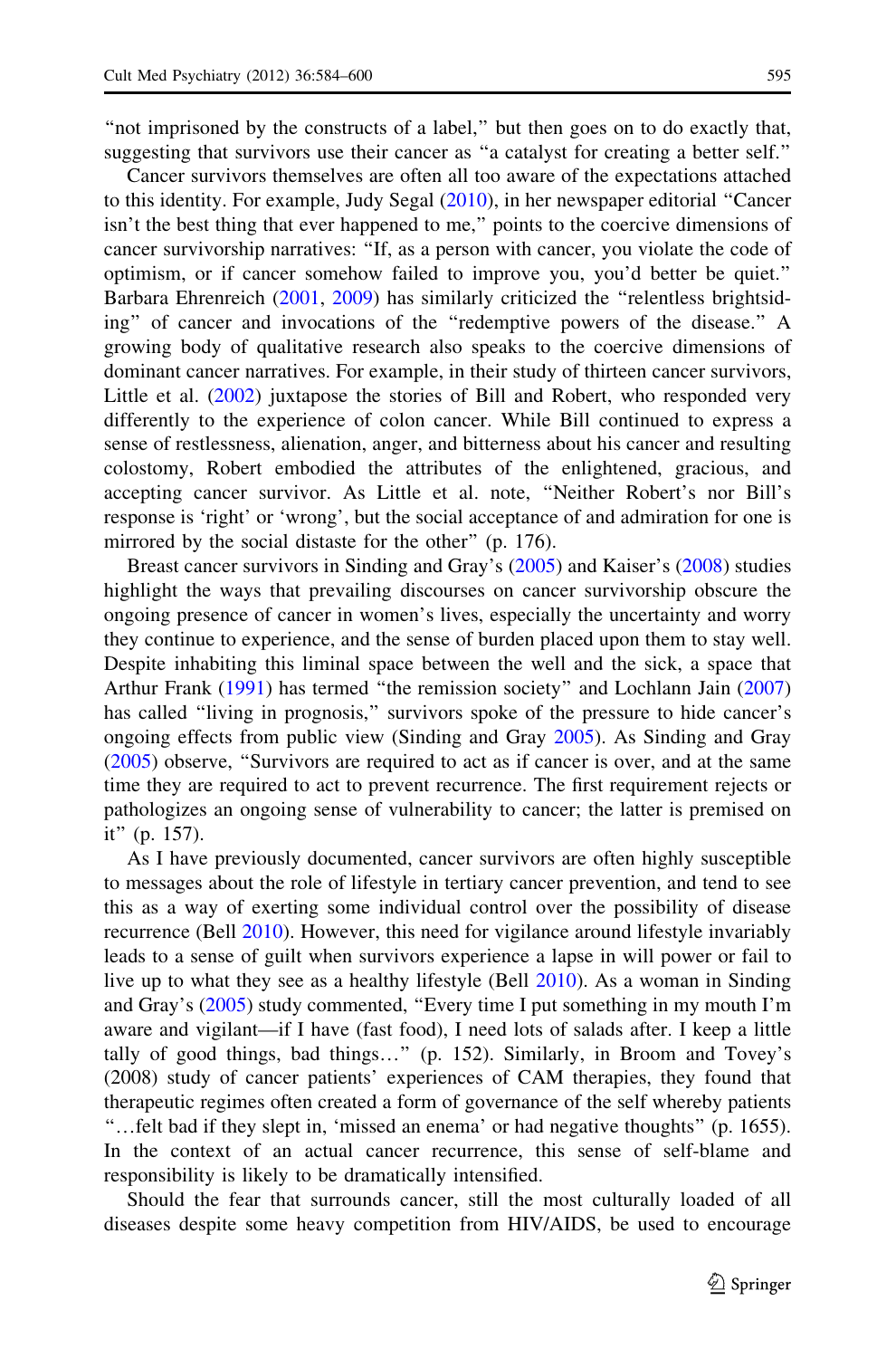survivors to fit into a particular vision of what the self should be and aspire to? While undoubtedly well intended and ostensibly designed with the best interests of the patient in mind, prevailing interventions to promote physical and psychological health serve to naturalize a problematic set of assumptions about trauma and the self, while simultaneously assigning the responsibility for regaining and maintaining health to the patient. While there are those for whom such discourses are empowering, providing a means of gaining something positive out of what otherwise seems like a senseless and destructive illness, in light of the groundswell of critique from survivors themselves their underside demands further attention.

## **Conclusions**

Popular notions regarding the transformative dimensions of the cancer experience clearly infuse oncological discourses on cancer survivorship, crystallizing most explicitly in concepts such as the ''teachable moment'' and ''post-traumatic growth''—which suggest that cancer diagnosis motivates survivors to transform not only their lifestyles but their psychological selves as well. Increasingly, however, these concepts have become not merely *descriptions* of the experience of cancer survivorship but *prescriptions* for how survivors should conduct themselves. Indeed, I have argued that the trauma a cancer diagnosis is seen to entail is increasingly understood to have positive, instrumental value. In shattering closely held illusions about the self, it is deemed to present an invaluable opportunity to establish new and replacement forms of identity in those patients who have not spontaneously re-evaluated their lifestyles and selves.

I have suggested that these assumptions are not confined to the field of psychosocial oncology; indeed, as previously outlined, the concepts of the ''teachable moment'' and ''posttraumatic growth'' have a wide degree of currency in the fields of health promotion and health psychology. Moreover, by paradigmatically linking together individuals and collectivities, these conceptions of "trauma" and "development" have implications for an array of disparate contexts. They speak to a larger ideological shift in contemporary forms of governance, particularly a growing cynicism about whether development (physical, psychological, or social) will occur ''naturally'' if individuals and societies are left to their own devices, and an attendant appetite for intervention. Trauma and conflict within the self or external to it—are central to this new strain of interventionism, seen to create a kind of tabula rasa that allows selves and societies to be fundamentally remade.

Prevailing frameworks and interventions rely on a set of assumptions about the nature of selfhood (and statehood) that have become thoroughly naturalized today. These assumptions presuppose the desirability of the autonomous, responsible subject/citizen obliged to make his or her life meaningful through acts of choice that maximize emotional, physical, and economic health (Rose [1998](#page-15-0); Miller and Rose [2008\)](#page-15-0) and attendant social and political systems aligned with the rationalities of liberal modernity (Escobar [1995;](#page-14-0) Duffield [2001a](#page-14-0), [2001b\)](#page-14-0). However, the hegemonic dimensions of this discourse and its codification in the various subfields of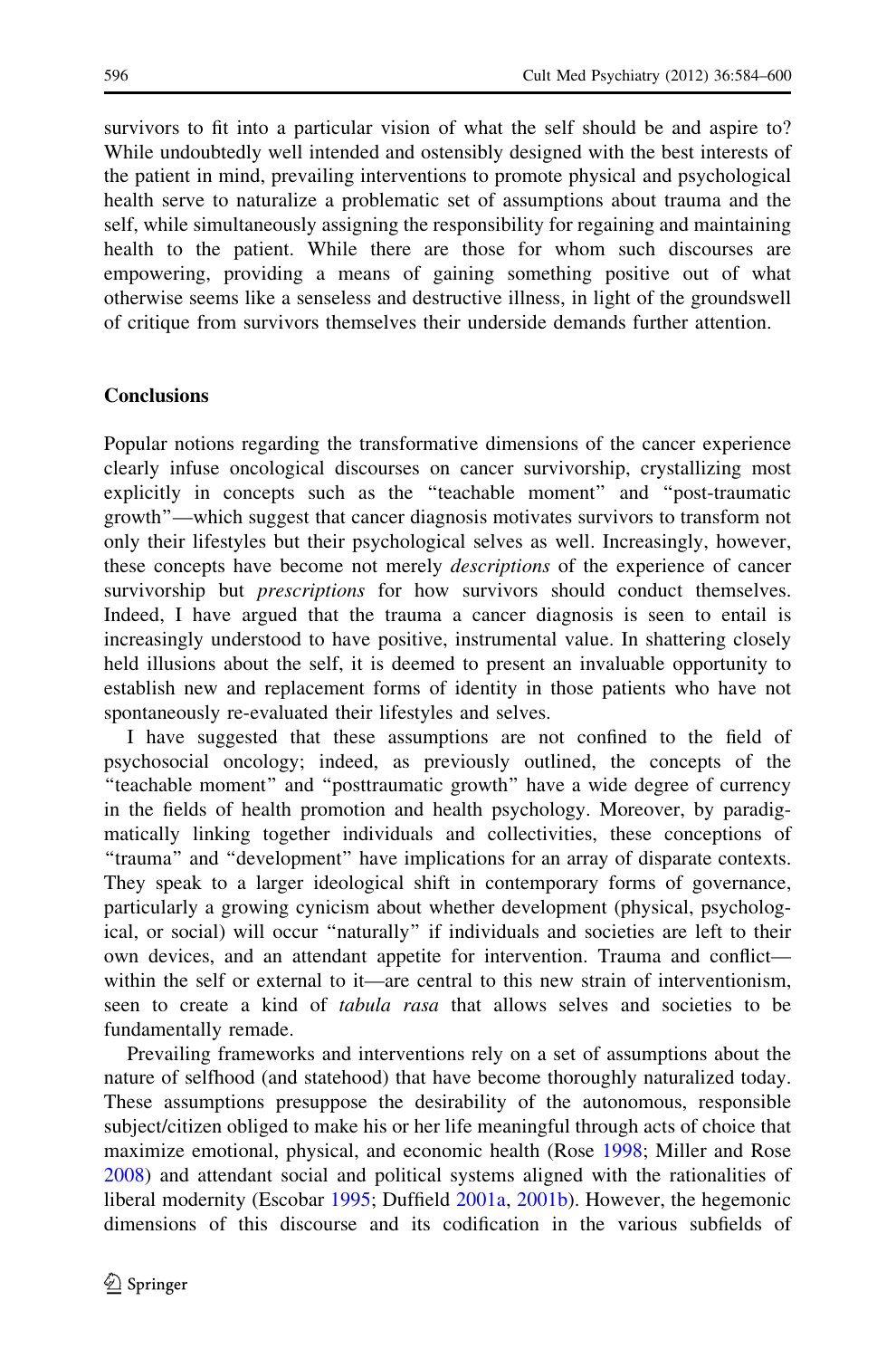<span id="page-13-0"></span>psychosocial oncology deserve critical scrutiny in light of the narrow range of acceptable responses to cancer they imply.

Acknowledgments This paper was prepared for a workshop funded by a Canadian Institutes of Health Research Meetings, Planning And Dissemination Grant titled Critically Interrogating Cancer Survivorship: Social Science and Humanities Perspectives (Principal Investigators: S. Ristovski-Slijepcevic and K. Bell). The research on which this paper was based and was funded by a Social Sciences and Humanities Research Council Operating Grant titled Between Life and Death: the Contradictions of Cancer Survivorship (Principal Investigator: K. Bell). Some of the content that appears in this paper was first presented at the Australian Anthropological Society conference in Geelong, Australia, in 2010 and the feedback of the participants in the Biosocial Communities and Emerging Identities session encouraged me to further develop several lines of thought. Thanks are also due to Svetlana Ristovski-Slijepcevic, Darlene McNaughton, Vinay Kamat, and the anonymous CMP reviewer for providing invaluable comments on this manuscript and I also benefited enormously from feedback from Jackie Stacey and the other participants in the Critically Interrogating Cancer Survivorship workshop.

Open Access This article is distributed under the terms of the Creative Commons Attribution License which permits any use, distribution, and reproduction in any medium, provided the original author(s) and the source are credited.

### **References**

Aldwin, Carolyn, and Michael Levenson

- 2004 Post-Traumatic Growth: a Developmental Perspective. Psychological Inquiry 15(1): 19–92. Armstrong, Lance
- 2006 It's Not About the Bike: My Journey Back to Life. New York: Berkley Books.
- Balshem, Martha
	- 1993 Cancer in the Community: Class and Medical Authority. Washington, DC: Smithsonian Institution Press.
- Bell, Kirsten
- 2010 Cancer survivorship, mor(t)ality, and lifestyle discourses on cancer prevention. Sociology of Health and Illness 32(3): 349–364.
- Bell, Kirsten, and Svetlana Ristovski-Slijepcevic
- Under review Communicating science: Lifestyle cancer, and the promise of a disease-free future. American Ethnologist.

Blanchard, Christopher, Kerry Courneya, and Kevin Stein

2008 Cancer survivors' adherence to lifestyle behavior recommendations and associations with healthrelated quality of life: Results from the American Cancer Society's SCS-II. Journal of Clinical Oncology 26(13): 2198–2204.

#### Burman, Erica

2008 Developments: Child, Image, Nation. London: Routledge.

Bury, Michael

- 1982 Chronic illness as biographical disruption. Sociology of Health and Illness 4(2): 167–182. Cancer Support Community
- 2011 Cancer Transitions. Electronic document, [http://www.thewellnesscommunity.org/mm/Treatment-](http://www.thewellnesscommunity.org/mm/Treatment-Ends/cancertransitions/default.aspx)[Ends/cancertransitions/default.aspx](http://www.thewellnesscommunity.org/mm/Treatment-Ends/cancertransitions/default.aspx), accessed April 15, 2011.

#### Carr, Kris

- 2008 Crazy, Sexy Cancer Survivor: More Rebellion and Fire for Your Healing Journey. Guildford, CT: Globe Pequot Press.
- Castañeda, Claudia
- 2002 Figurations: Child, Bodies, Worlds. Durham, NC: Duke University Press.
- Good, Delvecchio, Mary-Jo, Bryon J Good, Cynthia Schaffer, and Stuart Lind
- 1990 American oncology and the discourse on hope. Culture, Medicine and Psychiatry 14: 59–79.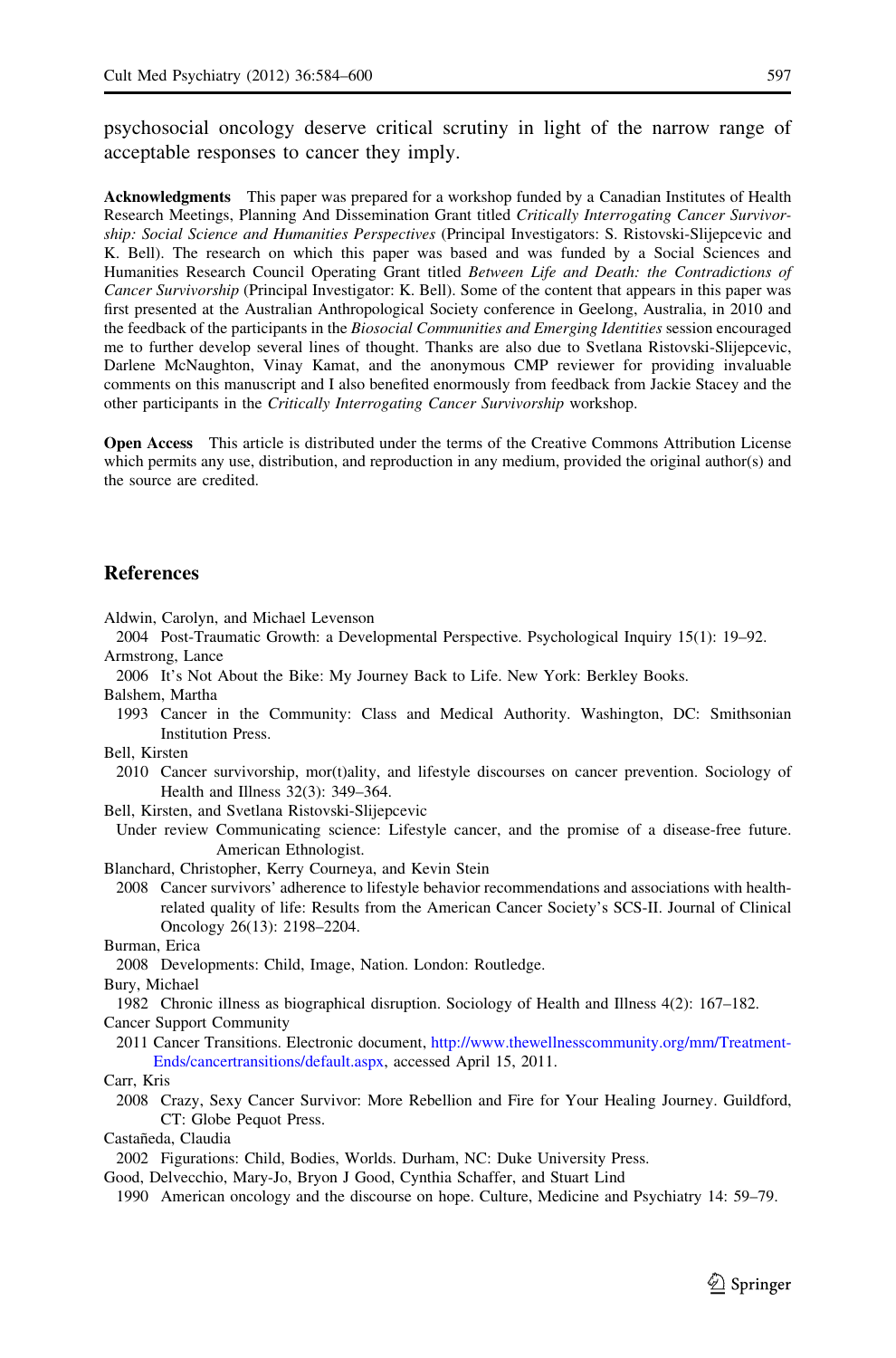<span id="page-14-0"></span>Deimling, Gary T, Karen Bowman, and Louis J Wagner

- 2007 Cancer survivorship and identity among long-term survivors. Cancer Investigation 25: 758–765. Demark-Wahnefried, Wendy, Noreen Aziz, Julia Rowland, and Bernadette Pinto
- 2005 Riding the crest of the teachable moment: Promoting long-term health after the diagnosis of cancer. Journal of Clinical Oncology 23(24): 5814–5830.
- Demark-Wahnefried, Wendy, Bernadette Pinto, and Ellen Gritz
- 2006 Promoting health and physical function among cancer survivors: Potential for prevention and questions that remain. Journal of Clinical Oncology 24(22): 5125–5131.
- Duffield, Mark
	- 2001 Global Governance and the New Wars: the Merging of Development and Security. London: Zed Books.
- 2001 Governing the borderlands: Decoding the power of aid. Disasters 25(4): 308–320.

Ehrenreich, Barbara

- 2001 Welcome to Cancerland. Harper's Magazine November: 43–53.
- 2009 Bright Sided: How the Relentless Promotion of Positive Thinking Has Undermined America. New York: Metropolitan Books.
- Escobar, Arturo
	- 1995 Encountering Development: the Making and Unmaking of the Third World. Princeton, NJ: Princeton University Press.
- Fassin, Didier, and Richard Rechtman
- 2008 The Empire of Trauma: An Inquiry Into the Condition of Victimhood. Princeton, NJ: Princeton University Press.
- Frank, Arthur
- 1991 At the Will of the Body: Reflections on Illness. Boston: Houghton Mifflin.

Ganz, Patricia

- 2005 A teachable moment for oncologists: Cancer survivors, 10 million strong and growing!. Journal of Clinical Oncology 23(4): 5458–5460.
- Garland, Sheila, Linda Carlson, Sarah Cook, Laura Lansdell, and Michael Speca
	- 2007 A non-randomized comparison of mindfulness-based stress reduction and healing arts programs for facilitating post-traumatic growth and spirituality in cancer outpatients. Supportive Care in Cancer 15: 949–961.
- Golant, Mich, and Kim Thiboldeaux
- 2010 The Wellness Community's integrative model of evidence-based psychosocial programs, services and interventions. In Psycho-Oncology. 2nd Edition. JC Holland, WS Breitbart, PB Jacobsen, MS Lederberg, MJ Loscalzo, and RS McCorkle, eds., pp. 437–478. Oxford: Oxford University Press.
- Gritz, Elizabeth, Michelle Fingeret, Damon Vidrine, Amy Lazev, Netri Mehta, and Gregory Reece 2005 Successes and failures of the teachable moment: Smoking cessation in cancer patients. Cancer 106(1): 17–27.

#### Holland, Jimmie

- 1992 Psycho-oncology: Overview, obstacles and opportunities. Psycho-Oncology 1(1): 1–13.
- Humpel, Nancy, Christopher Magee, and Sandra Jones
- 2007 The impact of a cancer diagnosis on the health behaviors of cancer survivors and their family and friends. Supportive Care in Cancer 15: 621–630.
- Jain, S. Lochlann
- 2007 Living in prognosis: Toward an elegaic politics. Representations 98: 77–92.
- Kahana, Boaz, Eva Kahana, Gary Deimling, Samantha Stems, and Madeline VanGuten
- 2011 Determinants of altered life perspectives among older-adult long-term cancer survivors. Cancer Nursing 34(3): 209–218.

Kaiser, Karen

2008 The meaning of the survivor identity for women with breast cancer. Social Science and Medicine 67: 79–87.

Klawiter, Maren

2008 The Biopolitics of Breast Cancer: Changing Cultures of Disease and Activism. Minneapolis: University of Minnesota Press.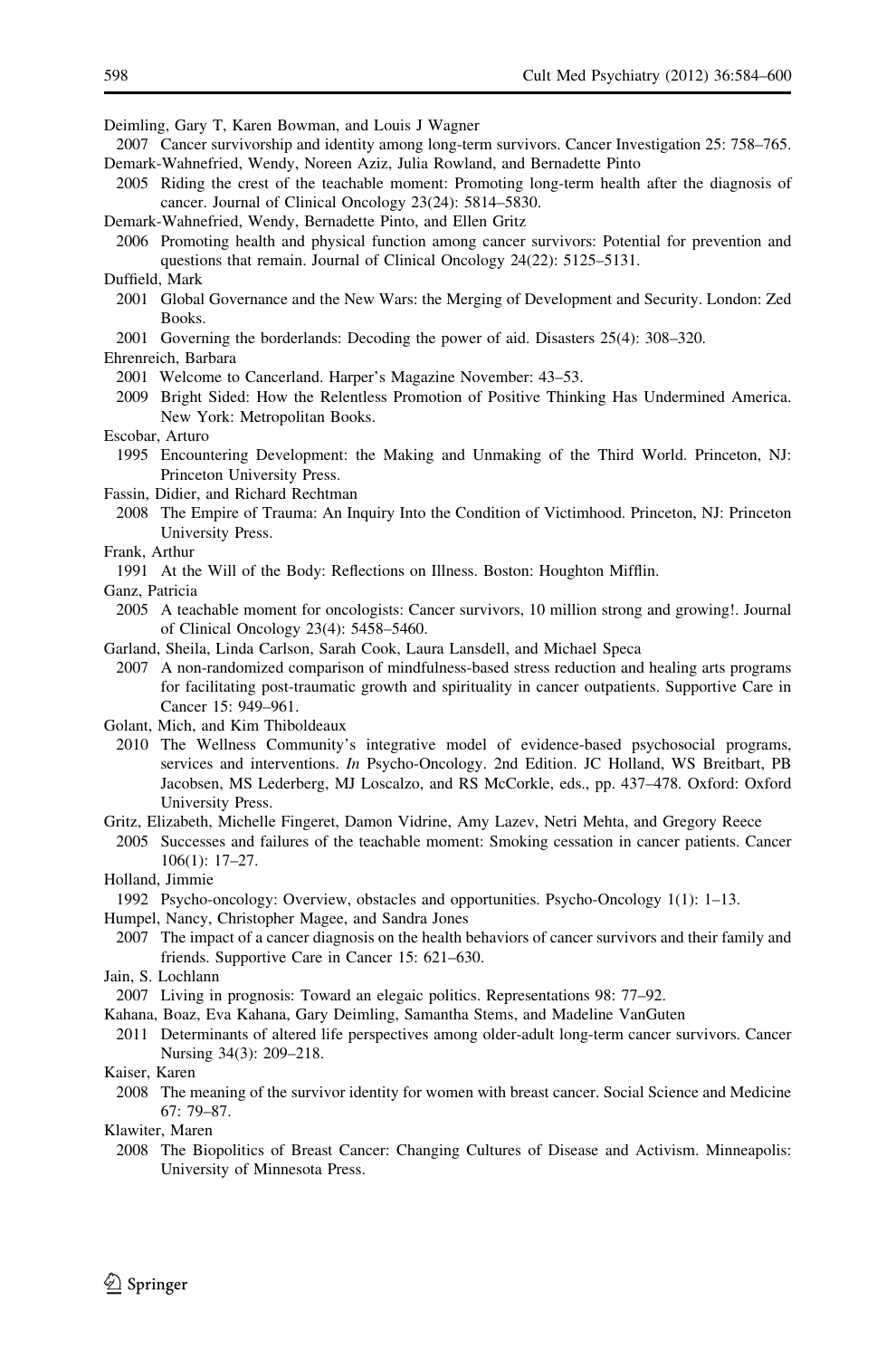- <span id="page-15-0"></span>Kromm, Elizabeth, Katherin Smith, and Rachel Singer
	- 2008 Survivors on cancer: the portrayal of survivors in print news. Journal of Cancer Survivorship 1: 298–305.
- Lawson, Peter, and Susan Flocke
- 2009 Teachable moments for health behavior change: a concept analysis. Patient Education and Counseling 76: 25–30.
- Lechner, Suzanne, and Michael Antoni
- 2004 Posttraumatic growth and group-based interventions for persons dealing with cancer: What have we learned so far?. Psychological Inquiry 15(1): 35–41.
- Little, Miles, Kim Paul, Christopher F.C. Jordens, and Emma-Jane Sayers
- 2002 Survivorship and discourses of identity. Psycho-Oncology 11: 170–178.
- Magee, Sherri, and Kathy Scalzo
- 2006 Picking up the Pieces: Moving Forward After Surviving Cancer. Vancouver, BC: Raincoast Books.
- McBride, Colleen, Karen Emmons, and Isaac Lipkus
	- 2003 Understanding the potential of teachable moments: the case of smoking cessation. Health Education Research 18(2): 156–170.
- McBride, Colleen, E Puleio, KI Pollak, EC Clipp, S Woolford, and Karen Emmons
- 2008 Understanding the role of cancer worry in creating a 'teachable moment' for multiple risk factor reduction. Social Science and Medicine 66: 790–800.
- Miller, Peter, and Nikolas Rose
- 2008 Governing the Present: Administering Economic, Social and Personal Life. Cambridge, UK: Polity Press.
- NCI, ACS, LIVESTRONG, CDC.
- 2010 Cancer Survivorship Research: Recovery and Beyond 2010 Conference. Eletronic document, [http://www.cancer.org/subsites/Survivorship2010/index.](http://www.cancer.org/subsites/Survivorship2010/index) accessed August 1, 2011.
- Penson, Richard, Lidia Schapira, Kristy Daniels, Bruce Chabner, and Thomas Lynch Jr
- 2004 Cancer as metaphor. The Oncologist 9(6): 708–716.
- Petersen, Alan
	- 1996 Risk and the regulated self: the discourse of health promotion as politics of uncertainty. Journal of Sociology 32(1): 44–57.
- Pieterse, Jan Nederveen
	- 1991 Dilemmas of development discourse: the crisis of developmentalism and the comparative method. Development and Change 22: 5–29.
- Pupavac, Vanessa
	- 2001 Therapeutic governance: Psychosocial intervention and trauma risk management. Disasters 25(4): 358–372.
- Reisfield, GM, and GR Wilson

2004 Use of metaphor in the discourse on cancer. Journal of Clinical Oncology 22(19): 4024–4027. Rist, Gilbert

2006 The History of Development: From Western Origins to Global Faith. London: Zed Books. Rose, Nikolas

- 1998 Inventing Ourselves: Psychology, Power, and Personhood. Cambridge: Cambridge University Press.
- 1999 Governing the Soul: the Shaping of the Private Self. London: Free Association Books.
- 2007 The Politics of Life Itself: Biomedicine, Power, and Subjectivity in the Twenty-First Century. Princeton, NJ: Princeton University Press.
- Seale, Clive
	- 2001 Sporting cancer: Struggle language in news reports of people with cancer. Sociology of Health and Illness 23(3): 308–329.
	- 2002 Cancer heroics: a study of news reports with particular reference to gender. Sociology 36(1): 107–126.

Segal, Judy

2010 Cancer isn't the Best Thing that Ever Happened to Me. Vancouver Sun 1 April: A15. Electronic document, [http://rethinkbreastcancer.com/newsletter-articles/cancer-isnt-the-best-thing-that-ever](http://rethinkbreastcancer.com/newsletter-articles/cancer-isnt-the-best-thing-that-ever-happened-to-me/)[happened-to-me/](http://rethinkbreastcancer.com/newsletter-articles/cancer-isnt-the-best-thing-that-ever-happened-to-me/), accessed February 6, 2012.